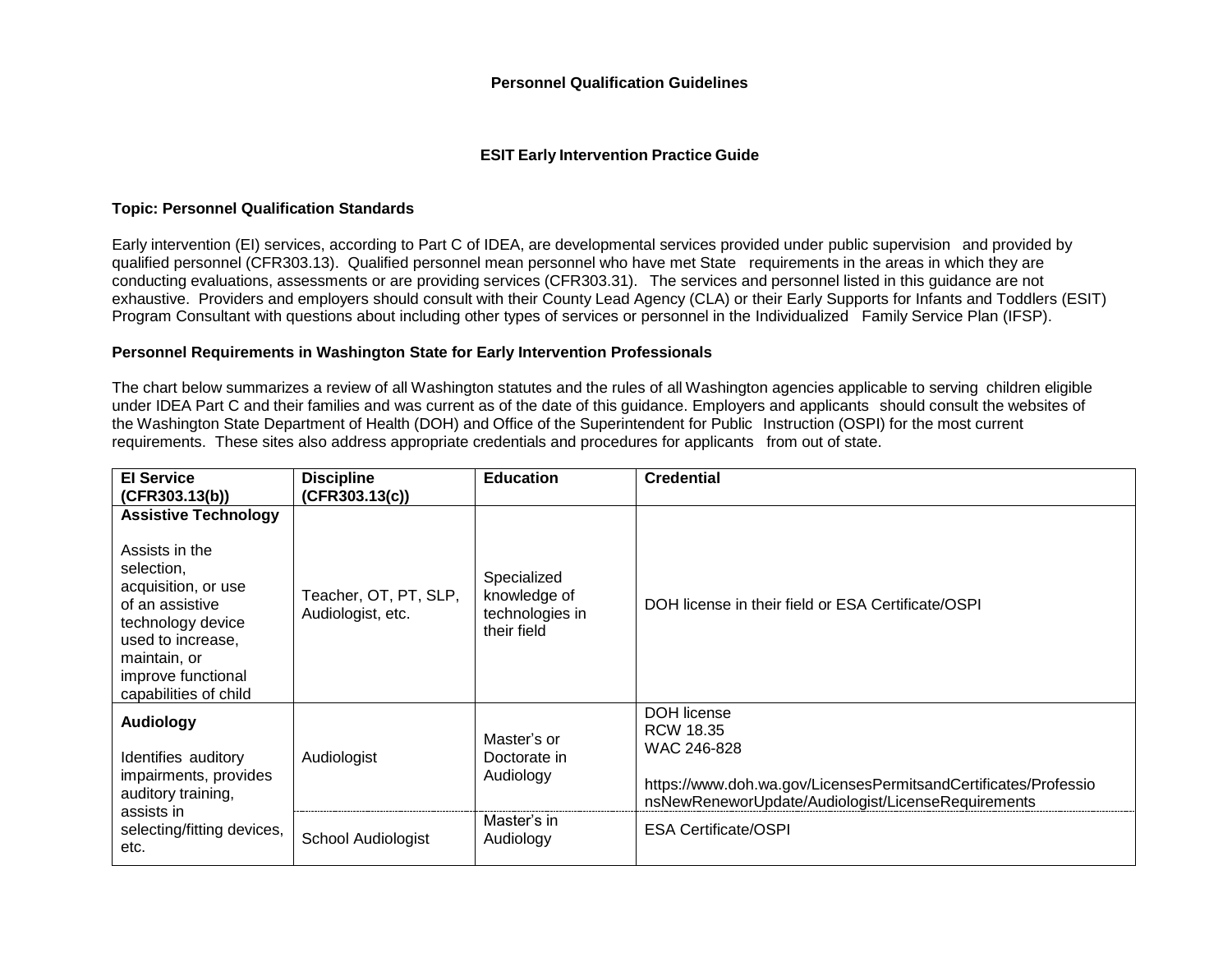| <b>Family Training</b><br>Counseling, and                                                                                                  | Social workers,                                                                                               |                                                                     |                                                                                                                                                                       |  |
|--------------------------------------------------------------------------------------------------------------------------------------------|---------------------------------------------------------------------------------------------------------------|---------------------------------------------------------------------|-----------------------------------------------------------------------------------------------------------------------------------------------------------------------|--|
| <b>Home Visits</b><br>Assists the family in<br>understanding the<br>child's special needs<br>and enhancing the<br>child's development      | psychologists, and<br>other: qualified<br>personnel when training<br>caregivers in their field<br>of practice | All qualified<br>personnel listed<br>here except for<br><b>FRCs</b> | Related DOH license or ESA Certificate/OSPI                                                                                                                           |  |
| <b>Health Services</b>                                                                                                                     |                                                                                                               |                                                                     |                                                                                                                                                                       |  |
| Provides services<br>necessary for child to<br>benefit from EI such as<br>consultation physicians<br>on special health care<br>needs, etc. | See Medical and Nursing Services                                                                              |                                                                     |                                                                                                                                                                       |  |
| <b>Medical Services</b>                                                                                                                    | Physician (e.g. Family                                                                                        | Doctor of<br>Medicine                                               | <b>DOH</b> license                                                                                                                                                    |  |
| Assists in determining<br>developmental status<br>and need for Part C                                                                      | Practitioner,<br>Pediatrician,<br>Ophthalmologist)                                                            | <b>Graduation from</b><br>an accredited or<br>approved              | <b>RCW 18.71</b><br>WAC 246-918<br>https://wmc.wa.gov/licensing/licensing-requirements                                                                                |  |
| services                                                                                                                                   |                                                                                                               | medical school                                                      | <b>DOH</b> license                                                                                                                                                    |  |
|                                                                                                                                            | Registered Nurse (RN)                                                                                         | Graduation from<br>approved<br>nursing program                      | <b>RCW 18.79</b><br>WAC 246-840<br>https://www.doh.wa.gov/LicensesPermitsandCertificates/Nursing<br>Commission/NurseLicensing/RegisteredNurse/LicenseRequirem<br>ents |  |
| <b>Nursing Services</b><br>Improves or restores<br>functioning, promotes<br>health and                                                     | <b>Licensed Practical</b><br>Nurse under<br>supervision of RN                                                 | Completion of<br>approved<br>nursing program                        | <b>DOH</b> license<br>https://www.doh.wa.gov/LicensesPermitsandCertificates/Nursing<br>Commission/NurseLicensing/LicensedPracticalNurse                               |  |
| development, etc.                                                                                                                          | <b>School Nurse</b>                                                                                           | Bachelor's in<br>nursing from an<br>accredited<br>program           | DOH License or ESA Certificate/OSPI<br>http://www.k12.wa.us/Certification/ESA/SchoolNursel.aspx                                                                       |  |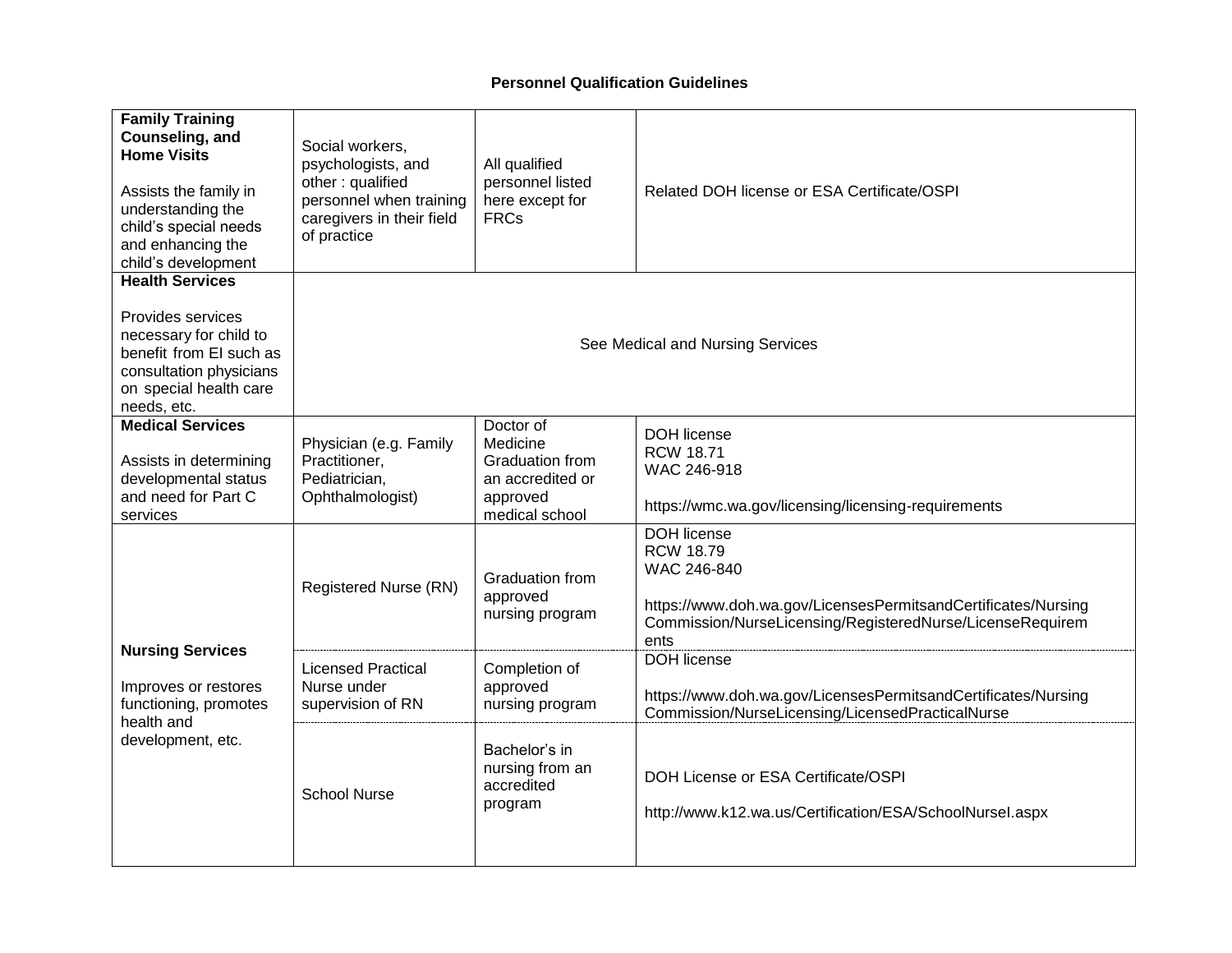| <b>Nutrition Services</b><br>Provides nutrition and<br>feeding assessments,<br>addresses nutritional<br>needs, provides<br>referrals to carry out<br>nutrition goals | Nutritionist                                                             | Bachelor's in<br>nutrition,<br>dietetics or<br>related field                      | DOH license<br><b>RCW 18.138</b><br>WAC 246-822<br>https://www.doh.wa.gov/LicensesPermitsandCertificates/Professi<br>onsNewReneworUpdate/DietitianandNutritionist/LicenseRequire<br>ments |
|----------------------------------------------------------------------------------------------------------------------------------------------------------------------|--------------------------------------------------------------------------|-----------------------------------------------------------------------------------|-------------------------------------------------------------------------------------------------------------------------------------------------------------------------------------------|
|                                                                                                                                                                      | Dietician                                                                | Bachelor's in<br>nutrition,<br>dietetics or<br>related field                      | <b>DOH</b> license<br>RCW 18.138<br>WAC 246-822<br>https://www.doh.wa.gov/LicensesPermitsandCertificates/Professi<br>onsNewReneworUpdate/DietitianandNutritionist/LicenseRequire<br>ments |
| <b>Occupational Therapy</b>                                                                                                                                          | <b>Occupational Therapist</b>                                            | Graduation from<br>a nationally<br>accredited.<br>board-approved<br>school        | <b>DOH</b> license<br><b>RCW 18.59</b><br>WAC 246-847<br>https://www.doh.wa.gov/LicensesPermitsandCertificates/Professi<br>onsNewReneworUpdate/OccupationalTherapist                      |
| Addresses functional<br>needs related to<br>adaptive development,<br>behavior, play,<br>sensory, motor and<br>postural development                                   | <b>Occupational Therapist</b><br>Assistant under<br>supervision of an OT | <b>Graduation from</b><br>a nationally<br>accredited,<br>board-approved<br>school | <b>DOH</b> license<br><b>RCW 18.59</b><br>WAC 246-847<br>https://www.doh.wa.gov/LicensesPermitsandCertificates/Professi<br>onsNewReneworUpdate/OccupationalTherapist                      |
|                                                                                                                                                                      | School Occupational<br>Therapist                                         | Bachelor's from<br>an American OT<br>Association<br>approved<br>institution       | <b>ESA Certificate/OSPI</b><br>http://www.k12.wa.us/Certification/ESA/OccupationalTherapistl.a<br>spx                                                                                     |
| <b>Physical Therapy</b><br>Addresses                                                                                                                                 | <b>Physical Therapist</b>                                                | <b>Graduation from</b><br>an accredited<br>school                                 | DOH license                                                                                                                                                                               |
| sensorimotor<br>function through<br>enhancement of<br>musculoskeletal status,<br>neurobehavioral<br>organization,<br>perceptual and motor<br>development,            | <b>Physical Therapist</b><br>Assistant under<br>supervision of a PT      | Graduation from<br>an accredited<br>school                                        | DOH license<br><b>RCW 18.74</b><br>WAC 246-915<br>https://www.doh.wa.gov/LicensesPermitsandCertificates/Professi<br>onsNewReneworUpdate/PhysicalTherapist/LicenseRequirements             |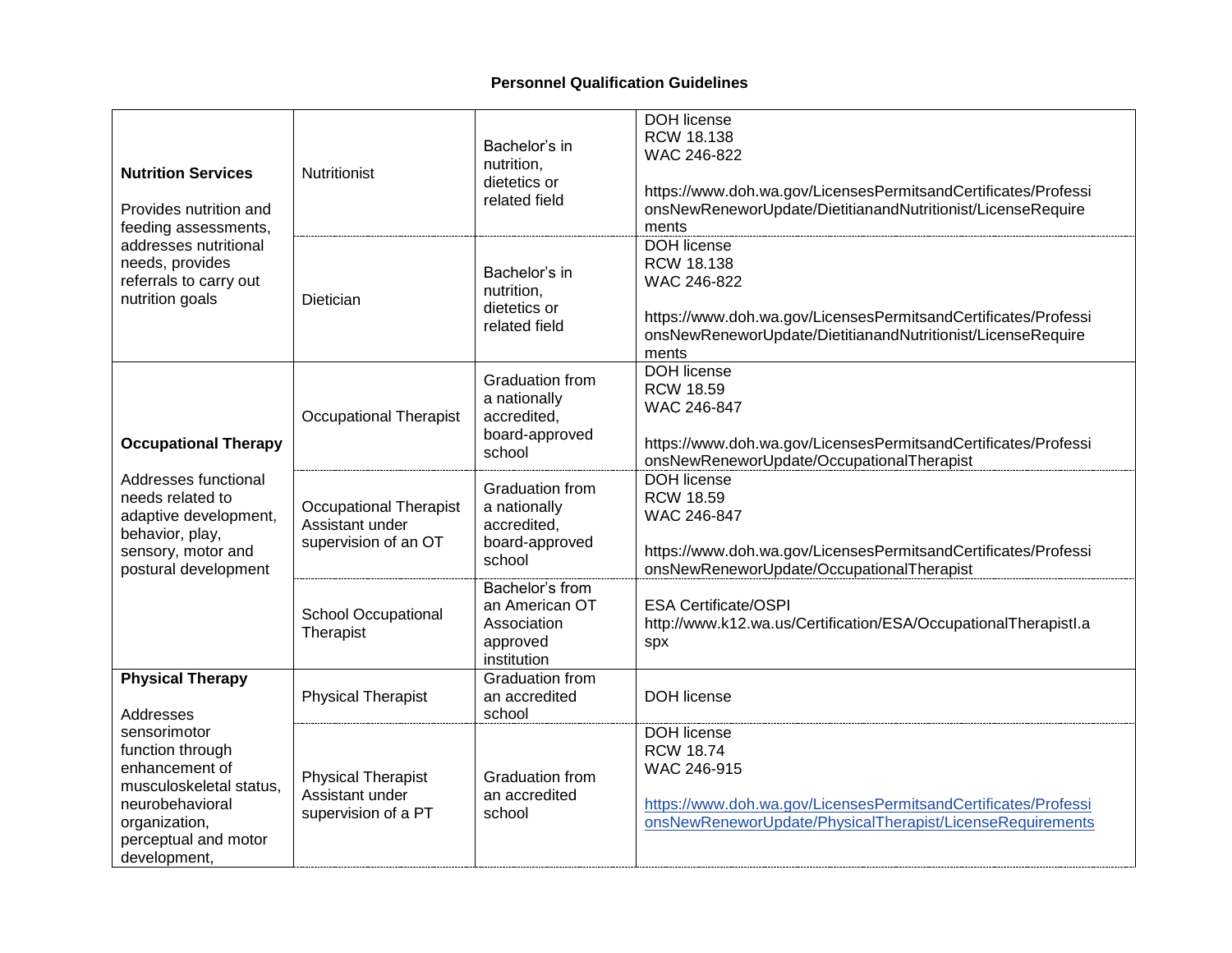| cardiopulmonary<br>status, and<br>effective environmental<br>adaptation                                                                                                                                                                                         | <b>School Physical</b><br>Therapist      | Bachelor's from<br>an American PT<br>Association<br>approved<br>Institution                                  | <b>ESA Certificate/OSPI</b><br>http://www.k12.wa.us/Certification/ESA/PhysicalTherapistl.aspx                                                                                   |  |
|-----------------------------------------------------------------------------------------------------------------------------------------------------------------------------------------------------------------------------------------------------------------|------------------------------------------|--------------------------------------------------------------------------------------------------------------|---------------------------------------------------------------------------------------------------------------------------------------------------------------------------------|--|
| Psychological<br><b>Services</b><br>Administers<br>assessments;<br>interprets information                                                                                                                                                                       | Psychologist                             | Doctorate from<br>a regionally<br>accredited<br>institution                                                  | <b>DOH license</b><br><b>RCW 18.83</b><br>WAC 246-924<br>https://www.doh.wa.gov/LicensesPermitsandCertificates/Professi<br>onsNewReneworUpdate/Psychologist/LicenseRequirements |  |
| about child behavior<br>and conditions related<br>to learning, mental<br>health, and<br>development; and<br>provides psychological<br>counseling for children,<br>parents, and families;<br>consults on child<br>development, parent<br>training, and education | School Psychologist                      | Master's in<br>School<br>Psychology                                                                          | <b>ESA Certificate/OSPI</b><br>http://www.k12.wa.us/Certification/ESA/SchoolPsychologistl.aspx                                                                                  |  |
| <b>Service Coordination</b><br><b>(Family Resources</b><br>Coordination)<br>Assists and enables a<br>child and family to<br>receive services and<br>understand rights,<br>including procedural<br>safeguards, required<br>under part C of IDEA                  | <b>Family Resources</b><br>Coordinator   | Complete basic<br>training<br>provided by the<br><b>DCYF</b><br>BA in El field or<br>equivalent<br>suggested | Registration with the DCYF                                                                                                                                                      |  |
| Sign Language or<br><b>Cued Language</b><br>Teaches sign<br>language,<br>cued language, and                                                                                                                                                                     | Speech-language<br>Pathologist personnel | See Speech-<br>language<br>Pathology                                                                         | See Speech-language Pathology                                                                                                                                                   |  |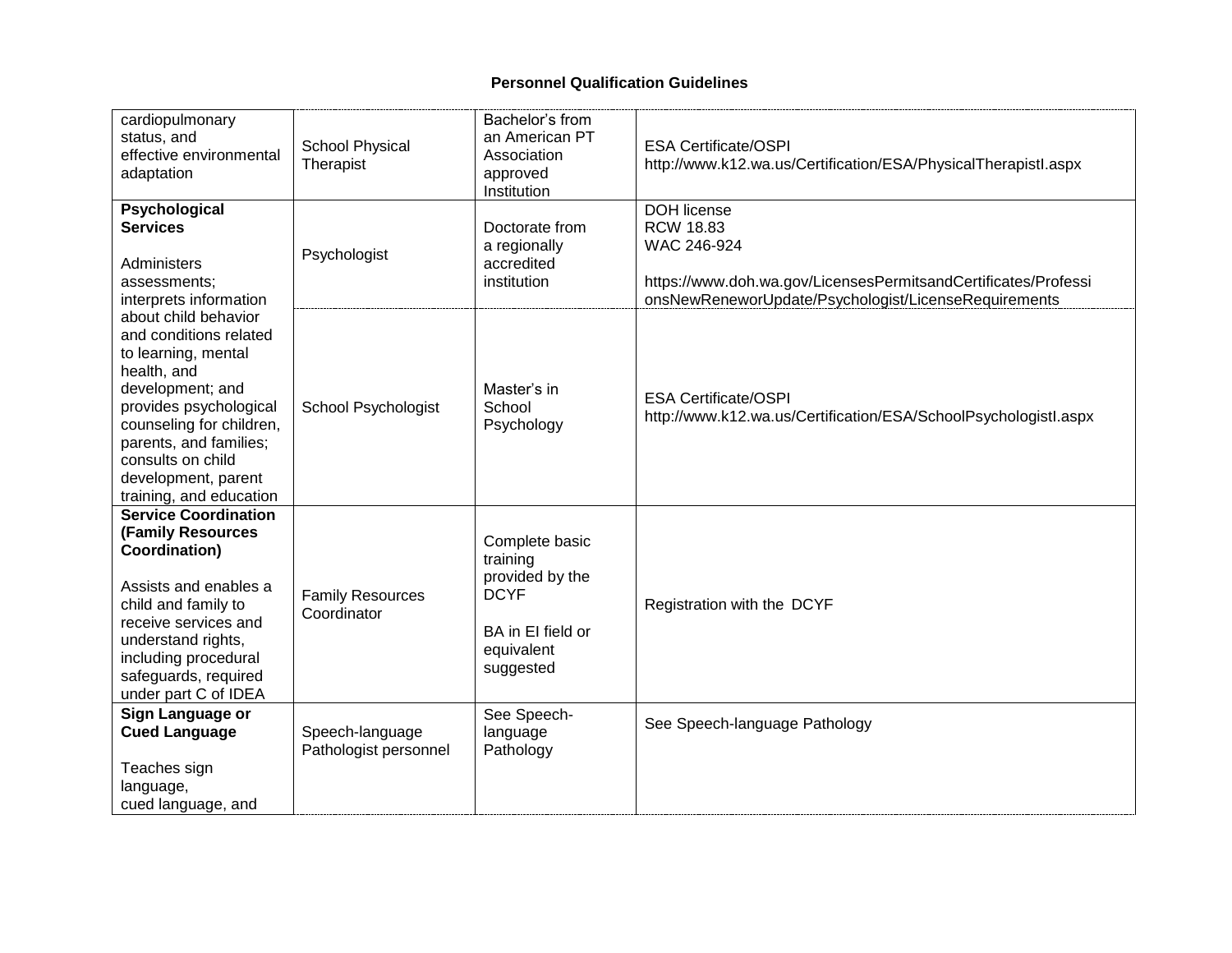|                                                                                                                                                                                                                                                                     | auditory/oral language;<br>provides oral<br>transliteration<br>services (such as<br>amplification); provides<br>interpretation                                                                                  | Teacher of the Deaf                    | See Special<br>Educator                                                                                                                               | See Special Educator                                                                                                                                                                                                                              |
|---------------------------------------------------------------------------------------------------------------------------------------------------------------------------------------------------------------------------------------------------------------------|-----------------------------------------------------------------------------------------------------------------------------------------------------------------------------------------------------------------|----------------------------------------|-------------------------------------------------------------------------------------------------------------------------------------------------------|---------------------------------------------------------------------------------------------------------------------------------------------------------------------------------------------------------------------------------------------------|
| <b>Social Work Services</b><br>Addresses patterns of<br>parent-child interaction;<br>provides social or<br>emotional<br>developmental<br>assessment, individual<br>and family counseling,<br>social skill building, and<br>coordination with<br>community resources | Licensed Independent<br><b>Clinical Social Worker</b><br>(LICSW) or Licensed<br><b>Advanced Social</b><br>Worker (LASW) or<br>Associate-Advanced<br>and Independent<br><b>Clinical Social Worker</b><br>(AACSW) | Master's from<br>accredited<br>program | <b>DOH</b> license<br>RCW 18.225<br>WAC 246-809<br>https://www.doh.wa.gov/LicensesPermitsandCertificates/Professi<br>onsNewReneworUpdate/SocialWorker |                                                                                                                                                                                                                                                   |
|                                                                                                                                                                                                                                                                     |                                                                                                                                                                                                                 | <b>School Social Worker</b>            | Master's in<br>social work or<br>approved<br>program                                                                                                  | <b>ESA Certificate/OSPI</b><br>http://www.k12.wa.us/Certification/ESA/SchoolSocialWorkerl.asp<br>X                                                                                                                                                |
|                                                                                                                                                                                                                                                                     |                                                                                                                                                                                                                 | <b>Registered Social</b><br>Worker     | Master's from<br>accredited<br>program                                                                                                                | <b>DOH License</b><br><b>RCW 18.19</b><br>WAC 246.810<br>https://www.doh.wa.gov/LicensesPermitsandCertificates/Professi<br>onsNewReneworUpdate/AgencyAffiliatedCounselor/LicenseRequ<br>irements                                                  |
|                                                                                                                                                                                                                                                                     | <b>Special Instruction</b><br>Promotes acquisition of<br>skills in a variety of<br>areas, including<br>cognitive and social<br>interaction; addresses                                                           | <b>Special Education</b><br>Teacher    | Graduation from<br>an approved<br>program                                                                                                             | Special Education or Early Childhood Special Education<br>endorsement (preferred)/OSPI<br>www.k12.wa.us/certification/TeacherMain<br>(Exception: Endorsement is not required if a person applied for their<br>certificate prior to July 1, 1987.) |
|                                                                                                                                                                                                                                                                     | learning environments;<br>provides families with<br>information, skills, and                                                                                                                                    | Teacher of the Deaf                    | Graduation from<br>an approved<br>program                                                                                                             | Deaf Education endorsement/OSPI                                                                                                                                                                                                                   |
|                                                                                                                                                                                                                                                                     | support to enhance skill<br>development of the<br>child; plans curriculum                                                                                                                                       | Teacher of the Visually<br>Impaired    | Graduation from<br>an approved<br>program                                                                                                             | Teacher of the Visually Impaired endorsement/OSPI                                                                                                                                                                                                 |
|                                                                                                                                                                                                                                                                     | to achieve IFSP<br>outcomes                                                                                                                                                                                     | Para-educator under<br>supervision     | See OSPI<br>Guidelines                                                                                                                                | OSPI Certificate in development, currently not required (7/2018)<br>http://www.k12.wa.us/certification/Paraeducator.aspx                                                                                                                          |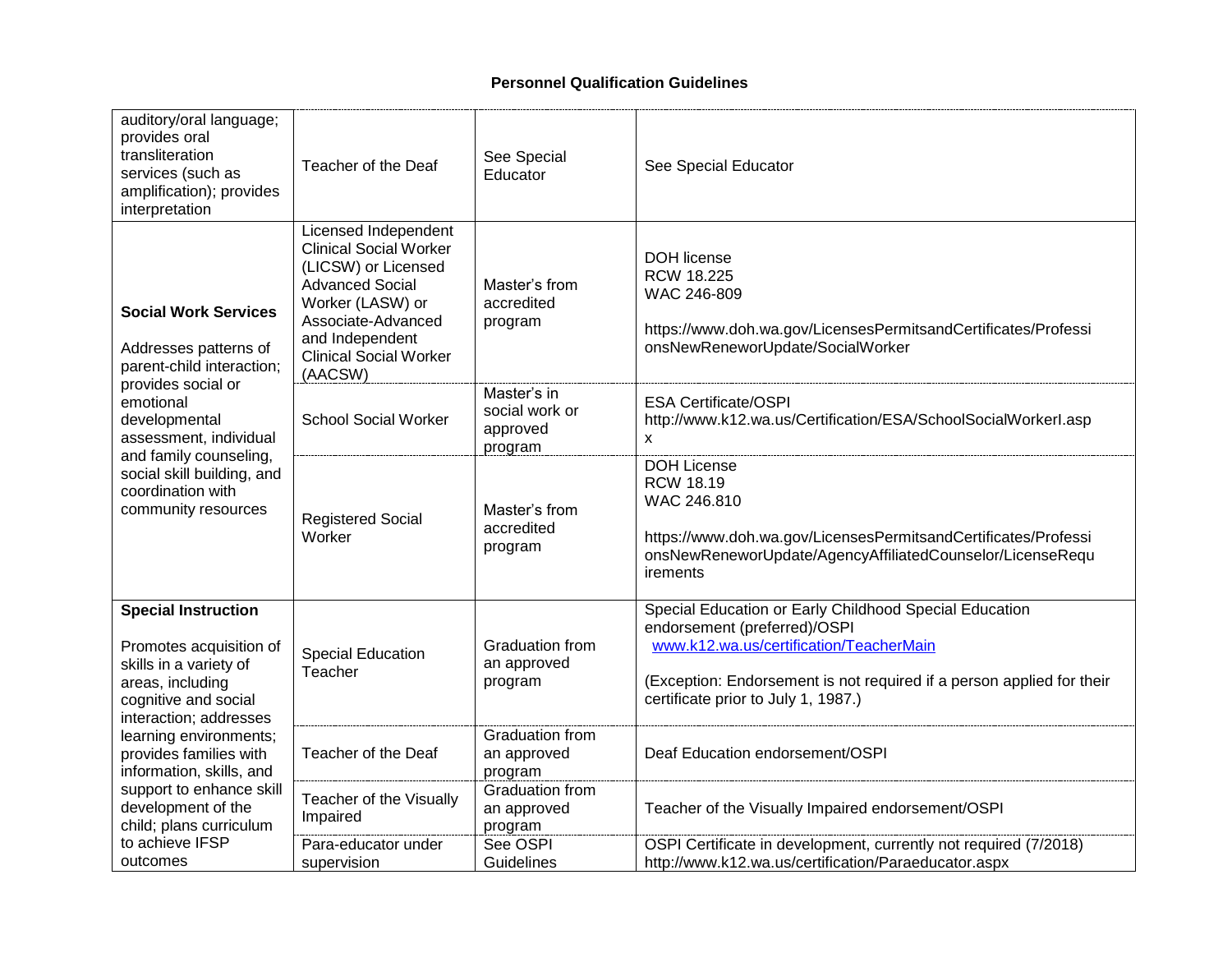| Speech-language<br>Pathology                                                                                                                                                                                                                                                                                                                                                                                 | Speech-Language<br>Pathologist                                                                                                | Master's degree<br>in speech-<br>pathology or<br>communication<br>disorders                                                                                                                                                              | <b>DOH</b> license<br><b>RCW 18.35</b><br>WAC 246-828<br>https://www.doh.wa.gov/LicensesPermitsandCertificates/Professi<br>onsNewReneworUpdate/SpeechLanguagePathologist/LicenseRe<br>quirements        |
|--------------------------------------------------------------------------------------------------------------------------------------------------------------------------------------------------------------------------------------------------------------------------------------------------------------------------------------------------------------------------------------------------------------|-------------------------------------------------------------------------------------------------------------------------------|------------------------------------------------------------------------------------------------------------------------------------------------------------------------------------------------------------------------------------------|---------------------------------------------------------------------------------------------------------------------------------------------------------------------------------------------------------|
| Identifies children with<br>communication or<br>language disorders and<br>delays; provides<br>habilitation,<br>rehabilitation, or<br>prevention of<br>communication or<br>language disorders and<br>delays; provides<br>referrals                                                                                                                                                                            | Speech-Language<br>Pathology Assistant<br>under supervision of a<br><b>SLP</b>                                                | Board-approved<br>associate<br>degree<br>certificate of<br>proficiency, or<br>bachelor's<br>degree from a<br>speech,<br>language, and<br>hearing<br>program                                                                              | <b>DOH</b> license<br><b>RCW 18.35</b><br>WAC 246-828<br>https://www.doh.wa.gov/LicensesPermitsandCertificates/Professi<br>onsNewReneworUpdate/SpeechLanguagePathologyAssistant/Li<br>censeRequirements |
|                                                                                                                                                                                                                                                                                                                                                                                                              | School Speech-<br>Language Pathologist                                                                                        | Master's degree<br>in speech-<br>pathology or<br>communication<br>disorders                                                                                                                                                              | <b>ESA Certificate/OSPI</b><br>http://www.k12.wa.us/Certification/ESA/SpeechLanguagePatholo<br>gistl.aspx                                                                                               |
| <b>Vision Services</b><br>Assesses visual<br>functioning, including<br>diagnosis and appraisal<br>of visual disorders,<br>delays, and abilities that<br>affect development;<br>refers for medical and<br>other services<br>necessary for<br>habilitation or<br>rehabilitation of visual<br>functioning disorders;<br>provides<br>communication skills<br>training, orientation and<br>mobility training, and | Teacher of the Visually<br>Impaired<br><b>Orientation and Mobility</b><br>Specialist (for the blind<br>and visually impaired) | Graduation from<br>an approved<br>program<br>Bachelor's and<br>meets course<br>requirements for<br>certification with<br>the Association<br>for the<br>Education and<br>Rehabilitation of<br>the Blind and<br>Visually<br>Impaired (AER) | Teacher of the Visually Impaired endorsement/OSPI                                                                                                                                                       |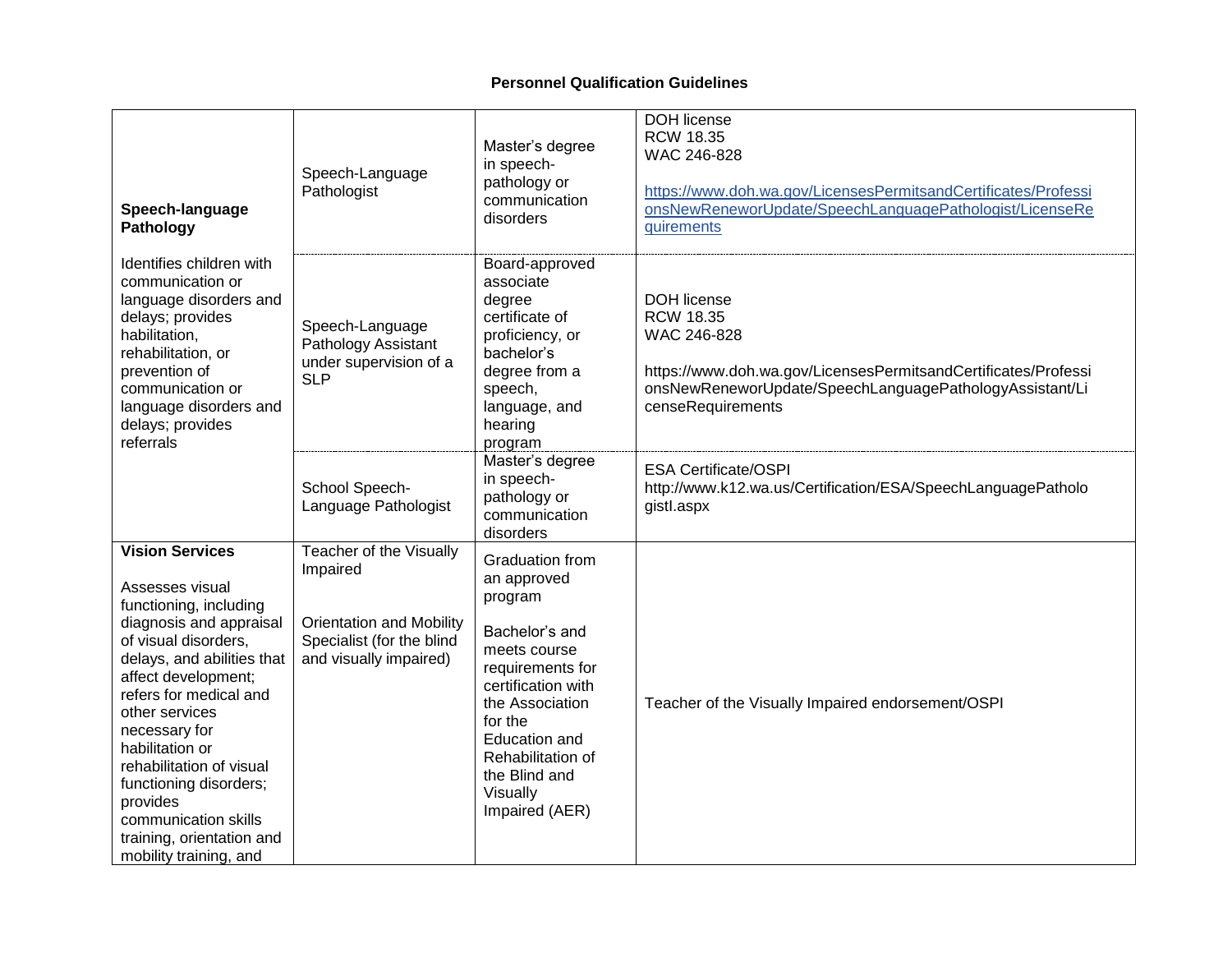| visual training to    |  |  |
|-----------------------|--|--|
| activate visual motor |  |  |
| abilities             |  |  |
|                       |  |  |

### **Use of Paraprofessionals and Assistants**

Paraprofessionals and assistants who are trained and supervised according to State law may be employed to assist in service provision. (CRF303.119(c)). In general, paraprofessionals, assistants, emergency and temporary hires may carry out planned activities on the IFSP created by their supervisor. Supervision guidelines must be in place...Insurance billing requirements may differ for paraprofessionals and assistants or they may not be billable.

### **Temporary Employment**

When qualified professionals, paraprofessionals or assistants cannot be found after documented good faith efforts, the State may allow the most qualified individuals, who are making documented progress toward the requirements to work under supervision. (303.119(d)). DOH and OSPI generally allow the individual up to a year to complete necessary requirements to work unsupervised.

### **Supervision Guidelines**

Employers should refer to professional standards (i.e. OT, PT, ASHA links) governing particular disciplines as their guidance varies as to the nature, frequency and length of supervision. In general, paraprofessionals, assistants and emergency and temporary hires must have contact with the supervising therapist as often as needed for the provision of quality services. This means at least face to face contact at the beginning of services and at least once per month.

Documentation of supervisory activities should be recorded and available upon request of the DCYF or the CLA. Supervisors may also need to sign off on records for billing purposes.

## **Emergency and Chronic Personnel Shortages**